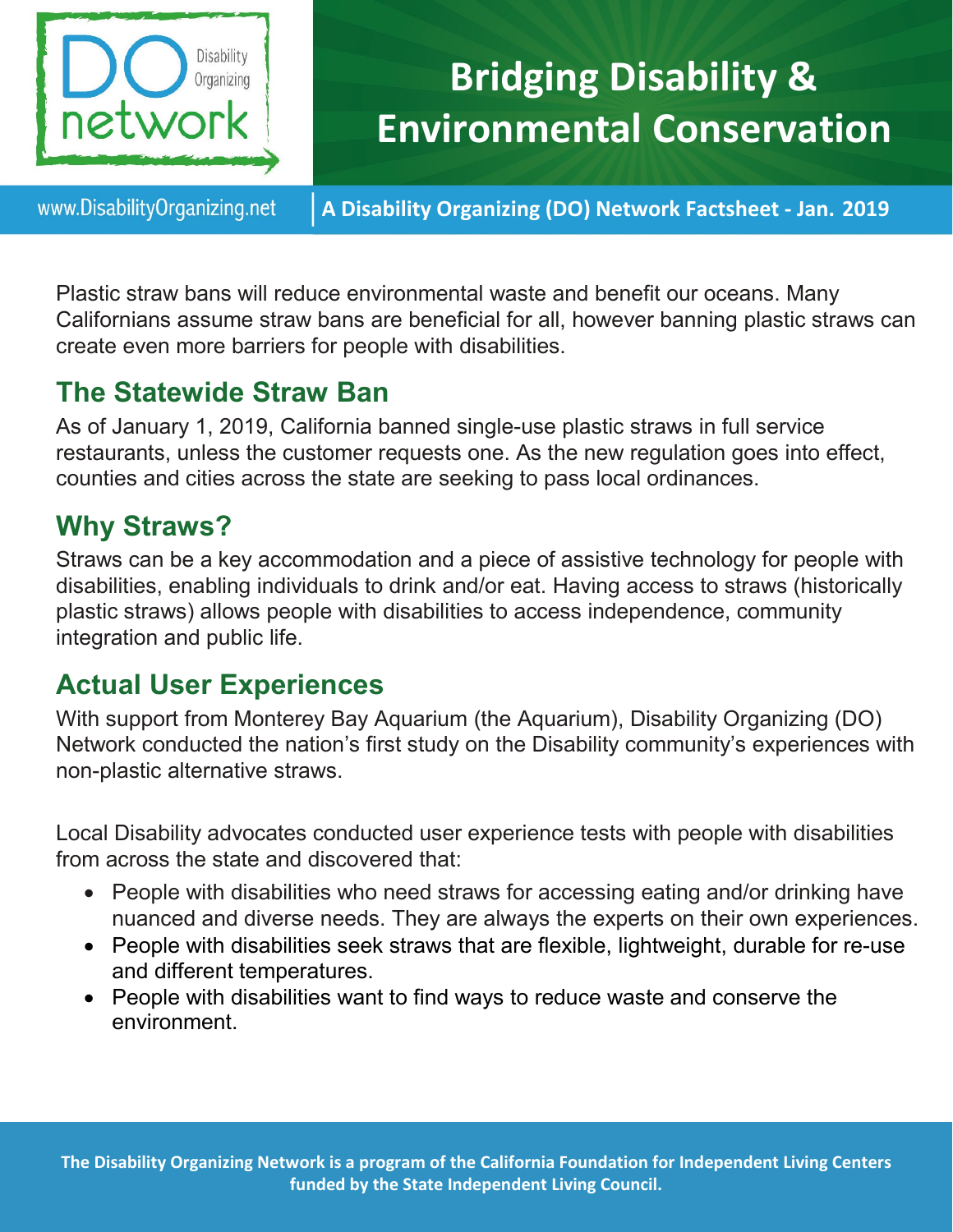- Compostable paper straws DO NOT work for most people with disabilities.
- The best alternatives that DO work for people with disabilities are (1) bendable, compostable plastic straws and (2) BPA-free bendable straws– both types need to be at least 8.25 inches long.

## **How to Cultivate a Win-Win**

We are stronger together. Californians do not have to choose between providing access to people with disabilities and reducing harm to the environment. Solutions to fit both needs can be found when we:

#### *Partner with local environmental conservation and justice organizations:*

Start a local conversation about how to partner and support each other's efforts. Use the Monterey Bay Aquarium and Disability Organizing (DO) Network's partnership on the [Alternative Straw Use Report](http://disabilityorganizing.net/uploads/donet-straw-report-012319-ACCESSIBLE.pdf) as an example of what's possible.

#### *Partner with local policy makers:*

Utilize relationships with local disability-run organizations, including your local independent living center to ensure people with disabilities are actively participating in legislative meetings and testifying at hearings. Share the message that communities do not have to sacrifice the environment to provide straw access to those who need them. For examples of legislative language, please contact the Disability Organizing (DO) Network.

#### *Partner with local restaurant owners & workers:*

Be sure to inform local restaurant owners and workers that:

- The Disability Community is a key customer base.
- Straws must be made available upon request.
- Providing signage to convey straw access is vital. Patrons may be hesitant to request a straw out of fear of discrimination or may assume that straws are not available. To get simple signage for your local restaurant, please contact the Disability Organizing (DO) Network.
- The best alternative straws for the people with disabilities are bendable, compostable, BPA-free and are at least 8.25 inches long. For more details, please visit [the Disability Organizing Network's website.](http://www.disabilityorganizing.net/)